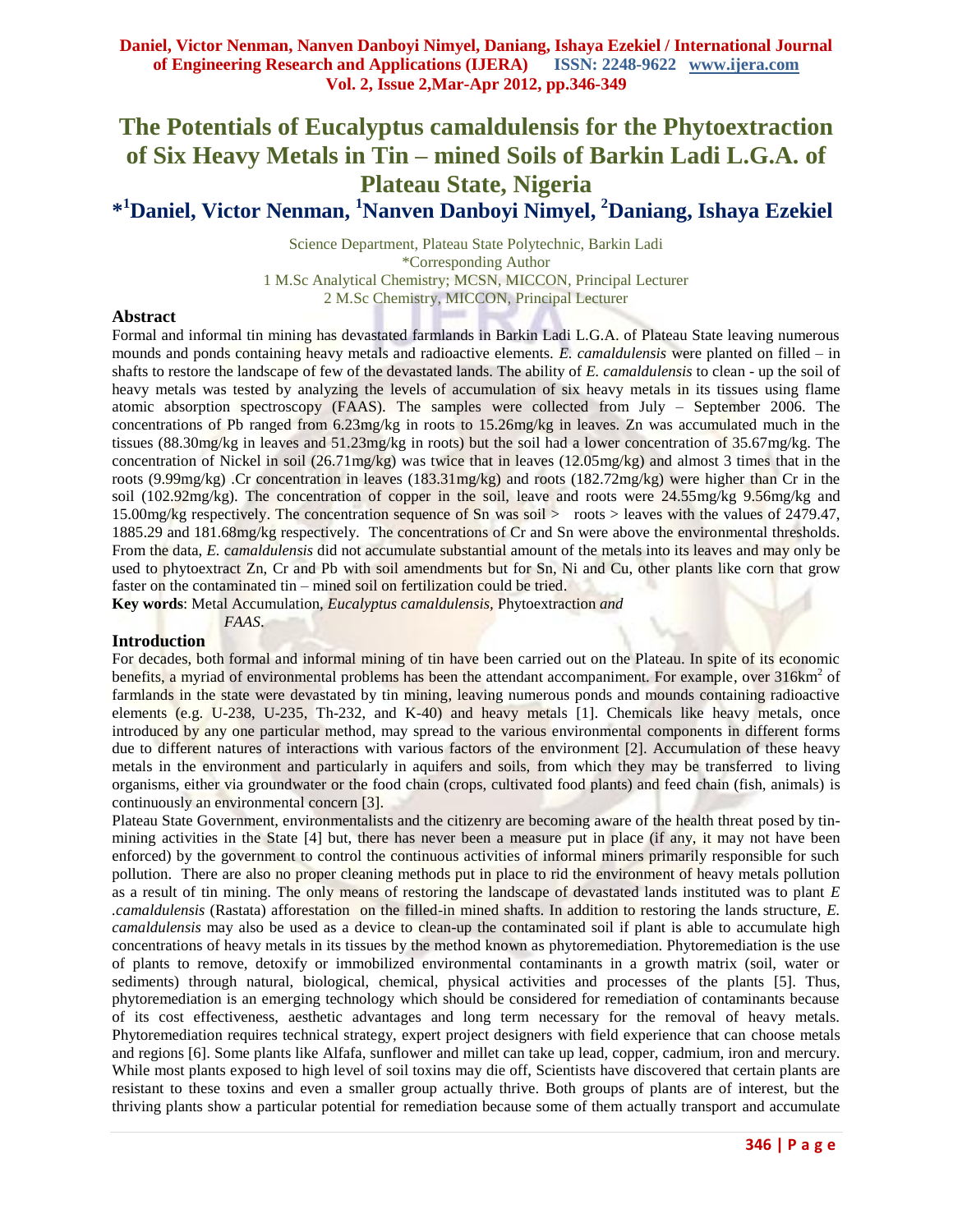# **Daniel, Victor Nenman, Nanven Danboyi Nimyel, Daniang, Ishaya Ezekiel / International Journal of Engineering Research and Applications (IJERA) ISSN: 2248-9622 www.ijera.com Vol. 2, Issue 2,Mar-Apr 2012, pp.346-349**

extremely high levels of soil pollutants within their bodies. They are aptly named hyper accumulators [7, 8]. *E. camaldulensis* trees thrive on the filled-in mined shafts of Barkin Ladi that are contaminated with heavy metals. *E. camaldulensis* also have massive shoot system which should be able to accumulate high concentrations of heavy metals thereby cleaning the soil of heavy metals [9]. To our knowledge there has not been any study that has identified heavy metal accumulator or tolerant plant species from tin mined contaminated soils that is native to Jos Plateau. The aim of this work is to access the levels of six (6) heavy metals (Pb, Zn, Ni, Cr, Cu and Sn) in the tissues of *E. camaldulensis* and its potential utilization after metal sequestration.

## **Methodology**

**Sampling:** The roots and leaves of *E. camaldulensis* (n = 122) were collected from the reclaimed tin mined sites (areas *with E. camaldulensis* afforestations) of Barkin Ladi L.G.A. of Plateau State from July to September, 2006. These were pulverized and air dried for two weeks. At the same place where the roots and the leaves were obtained, the surface soils (0-10cm) were also collected.

## **Sample Treatment:**

*E. camaldulensis* **Samples**: The pulverized samples were again dried in an oven at 105 <sup>o</sup>C for eight (8) hours prior to digestion. This was further pulverized and sieved through 2mm sieve. 1g of the sieved sample was weighed into an already labeled beaker that was dried and cooled. 10ml of concentrated  $HNO<sub>3</sub>$  was added into the beaker and digested on a hot plate in a fume cupboard and several volumes of  $HNO<sub>3</sub>$  were added until a clear solution was obtained. The clear solution was allowed to cool and filtered into a 100ml volumetric flask and made up to the mark with deionised water and stored. The solution was analyzed for six (6) heavy metals using Flame Atomic Absorption Spectrophotometer (Unicam 969 AAS).

**Soil Samples:** The soil sample that was air dried for two (2) weeks was again placed in oven at 105<sup>o</sup>C until a constant weight was obtained after 15 hours. The sample was crushed using pestle and mortar and sieved with 2mm sieve. 1g of the soil sample was treated as with the *E. camaldulensis* tissues.

#### **Results**

The concentration (mg/kg) of six heavy metals accumulated by the tissues of *E. camaldulensis* (leaves and roots) and the soils on which the plant were grown in Barkin Ladi L.G.A. are tabulated in Table 1. The concentration factors of the metals in the tissues of *E. camaldulensis* are recorded in Table 2

**Table 1:** Concentrations  $(\pm SD, n = 3)$  of six (6) heavy metals (mg/kg) in the tissues of *E. camaldulensis* and the **soils of the tin mined areas of Barkin Ladi L.G.A.** 

| Concentration $(\pm SD)$ of heavy metals (mg/kg) |           |           |           |            |           |            |  |  |  |  |  |
|--------------------------------------------------|-----------|-----------|-----------|------------|-----------|------------|--|--|--|--|--|
| <b>Samples</b>                                   | Pb        | Zn        | Ni        | Cr         | Cu        | Sn         |  |  |  |  |  |
| <i>E. camaldulensis</i> (leaves)                 | 15.26     | 88.30     | 12.05     | 188.13     | 9.56      | 181.68     |  |  |  |  |  |
|                                                  | $\pm 2.5$ | ±9.4      | $\pm 3.3$ | $\pm 13.1$ | $\pm 1.5$ | $\pm 3.5$  |  |  |  |  |  |
| E. camaldulensis(roots)                          | 6.23      | 51.23     | 9.99      | 182.72     | 15.00     | 1885       |  |  |  |  |  |
|                                                  | $\pm 1.4$ | $\pm 5.2$ | $\pm 2.1$ | $\pm 23.4$ | ± 1.2     | $\pm 15.4$ |  |  |  |  |  |
| Soil ( $pH=5.2$ )                                | 13.85     | 35.67     | 26.71     | 102.83     | 24.55     | 2479.47    |  |  |  |  |  |
|                                                  | $\pm 3.1$ | $\pm 5.3$ | $\pm 3.4$ | $\pm 7.4$  | $\pm 4.1$ | ±45.6      |  |  |  |  |  |
| Environmental threshold*                         | 300       | 300       | 60        | 50         | 60        | 50         |  |  |  |  |  |
| *Troung $(2000)$ [10]                            |           |           |           |            |           |            |  |  |  |  |  |

| Sample                    | $\mathbf{p}_b$     |      | Ni              | ີ    |           | Sn   |  |
|---------------------------|--------------------|------|-----------------|------|-----------|------|--|
| .camaldulensis(leaves)    | .10                | 2.48 | 0.45            | 1.78 | $_{0.38}$ | 0.07 |  |
| (roots)<br>.camaldulensis | $\sqrt{5}$<br>U.4J | 1.44 | $\Omega$<br>U.J | 1.78 | 0.61      | 0.76 |  |
| $\sim$<br>$\sim$          |                    |      |                 |      |           |      |  |

#### **Discussion**

Barkin Ladi L.G.A. of Plateau State was famous in the State and beyond because of tin mining activities. The Local Government has the highest area of wastelands in the State as evident by the numerous ponds, mounds and some abandoned tin mined equipment, even in the heart of the city. The mining activities have contaminated the area with heavy metals and radioactive elements [1].

From Table 1, lead (Pb) concentration was in the order of leave  $>$  soil  $>$  root. The concentration factor (CF) of Pb in the leaves and the roots were 1.11 and 0.45 respectively. Zhuang et al (2007) [8] reported CF of eighth tested plant species and found that CF values for Pb were lower than 0.2 for all the eight tested plants. The concentrations of the metal were below the environmental threshold of 300mg/kg. The plant was able to translocate most of the metals to the leaves; however, the concentration of the metal accumulated by the plant was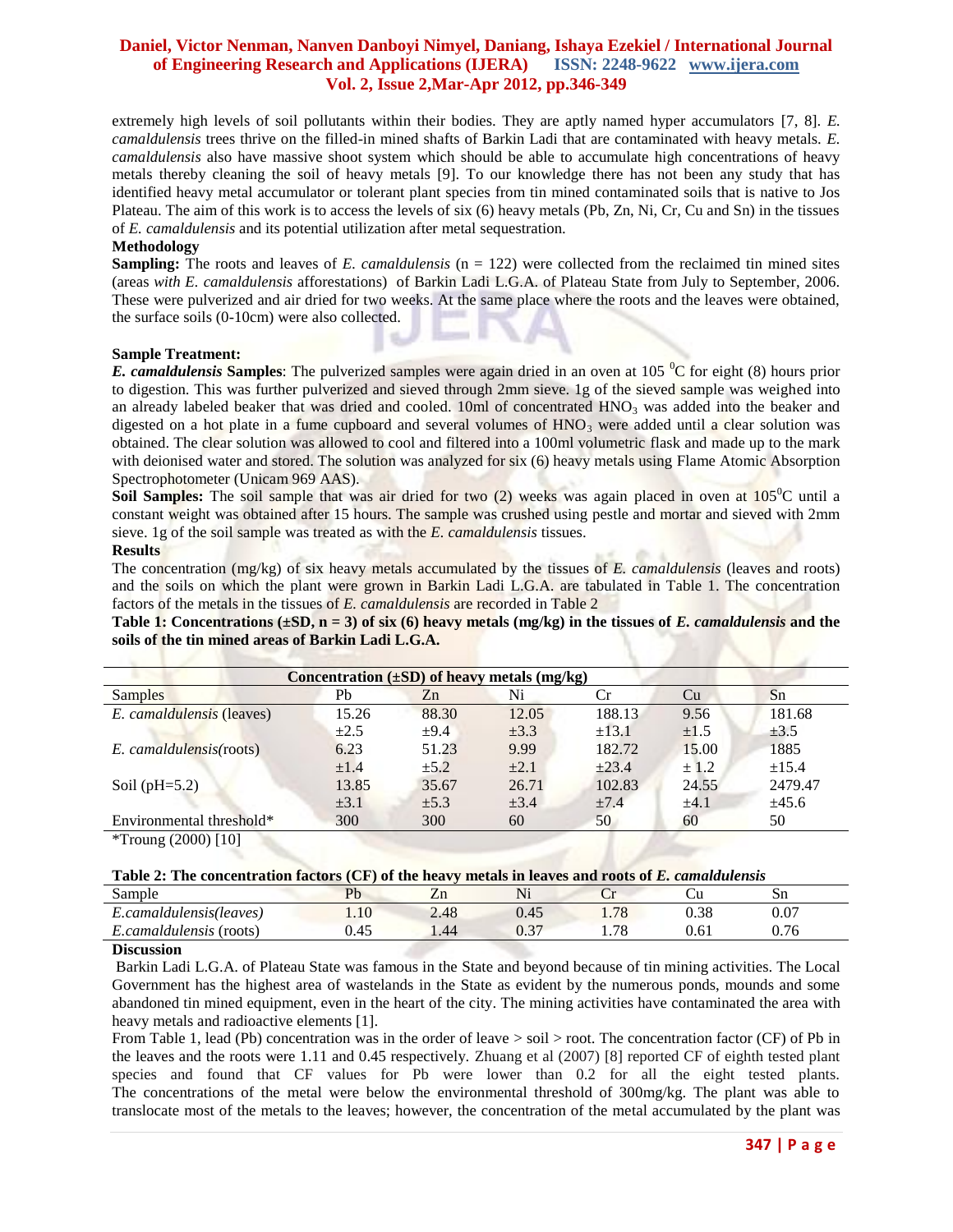# **Daniel, Victor Nenman, Nanven Danboyi Nimyel, Daniang, Ishaya Ezekiel / International Journal of Engineering Research and Applications (IJERA) ISSN: 2248-9622 www.ijera.com Vol. 2, Issue 2,Mar-Apr 2012, pp.346-349**

too low to consider phytoremediation of the metal to be the sole objective. Chen and Cutright [11] reported that, plants grow normally without extracting much Pb in contaminated Pb soils, but the plants absorb a high concentration of lead once EDTA (a complexing agent) was added to the soil.

The zinc  $(Zn)$  concentrations occur in the sequence leave > root soil. In agricultural soils, the roots  $Zn$  are expected to be more than ten (10) times the leaves Zn but for the hyper accumulators, the Zn shoots concentration should exceed the roots by the multiples of ten [12]. In this work, the Zn in the leaves barely exceeded the roots' Zn; *E.camaldulensis* could not be regarded much as a hyper accumulator of Zn. Also in the work of Zhuang et al (2007) [8] reported CF of eighth tested plant species and found that Zn CFs of all plants varied between 0.06 and 6.30, with the lowest CF in V. zizanioides and the highest CF in S. alfredii.

The concentration of nickel (Ni) analyzed were lower than the concentration of Zn in both root and leave, but Ni also has higher concentration in the leaves than in the roots. It was reported that the metal most commonly accumulated is (Ni) [13].The concentration factors of Ni in the tissues of *E.camaldulensis* indicated that it will take cycles of plantations to clean up the contaminated soil because of the low accumulation of the metal. Unfortunately, the plant takes several years to grow fully. It is therefore advisable to search for an alternative plant for the purpose of phytoremediation.

The concentrations of chromium (Cr) in the tissues of *E.camaldulensis* were higher than in the soil in the work. The combination of high biomass of *E.camaldulensis* and the high accumulation of the metal and its tolerance to hash growing conditions on the mined soil should make this plant suitable agent of phytoremediating Cr. The high concentration of Cr in tin mined soils is an issue of great concern as children play and carelessly ingest the tin mined sand that are often used for building construction. Cr exists as  $Cr^{3+}$  and  $Cr^{6+}$  forms. The  $Cr^{3+}$  is an essential trace metal needed for the glucose metabolism in humans and animals. It is relatively innocuous and immobile when compared to Cr<sup>6+</sup>. Because of the high charge of Cr<sup>6+</sup>, it is hydrolyzed to form oxo- anions, CrO<sub>4</sub><sup>2-</sup> and Cr<sub>2</sub>O<sub>7</sub><sup>2</sup>-, depending on the pH. The pH of aqueous solution is an important operational parameter in the absorption process and the form in which a particular metal exists. This is because it affects the solubility of the ion, concentration of the counter ion on the functional groups of the adsorbent and the degree of ionization of the adsorbent during reaction [14, 18]. Acute exposure to  $Cr<sup>6+</sup>$  causes nausea/diarrhea, liver and kidney damage, irritation and ulceration. Skin contact with  $Cr<sup>6+</sup>$  will result to systematic poisoning or even severe burns and interference with healing of cuts. Eye exposure to  $Cr^{6+}$  causes permanent damage [14].

The concentration of copper (Cu) follows the sequence soil  $>$  leaf  $>$  roots, with values of 24.55, 15.05 and 9.56mg/kg respectively. Cu presented low values but E. camaldulensis would be effective in the phytoremediation of the metal from the contaminated tin mined soil of Barkin Ladi.

Tin (Sn) concentrations were the highest among the metals investigated. This is not unconnected with its mining in the area of study. Sn is said to be the component of many soils that binds with soil and sediment of the water. Sn is regarded to be generally immobile [15]. With the high concentration of Sn in the area, people living in these areas are exposed to Sn by breathing Sn dust or getting Sn compounds on their skin. Children sometimes ingest the contaminated soil while playing. Ingested inorganic Sn travels through the intestine and leaves the body in the feaces, some through the urine. Sn that passes through the nostril may be trapped in the lungs. Inorganic Sn leaves the body very quickly; most are within a day, some spent up to 2-3 months but are not harmful. However, when large amount of inorganic Sn is swallowed, one suffers stomach ache, anemia, liver and kidney problems [15, 16].

Finally, *E. camaldulensis* cannot be said to be hyperaccumulator of any of the six metals studied but soils conditions can be altered to favor some metals. This also agrees with the work of (Naseem et al, 2010) [17]. After studying the phytoextraction of six heavy metals by sixteen plant species in Pakistan, they found that none of the plant species was identified as hyper accumulator.

# **Conclusion**

*E. camaldulensis* cannot be said to be a hyper accumulator of any of the metals analyzed. Nevertheless, it accumulated higher concentrations of Pb, Zn and Cr in its tissues (particularly in the shoots) than in the soil. *E. camaldulensis* could therefore be adapted to phytoextract these metals by the addition of biodegradable chelating agents such as methylglycine diacetate (MGDA), ethylene succinic acid (EDTS), L-glutamic acid diacetate (GLDA), L-aspartic acid diacetate (ASDA). Cu, Ni and Sn had very low concentration factors in the plants' shoot, and *E. camaldulensis* cannot be used to clean up these metals from the contaminated tin mined soil, except if the soil is amended. Cr and Sn concentrations were higher than the environmental threshold and may pose children to health risk as they ingest the soil while playing. Other plant species should be tried for the phytoremediation of these metals, especially that it takes a very long period for the *E.camaldulensis* plant to grow. The work demonstrated the need of multidisplinary approach in order to achieve effective phytoremediation of heavy metals and other environmental contaminants from the mined area.